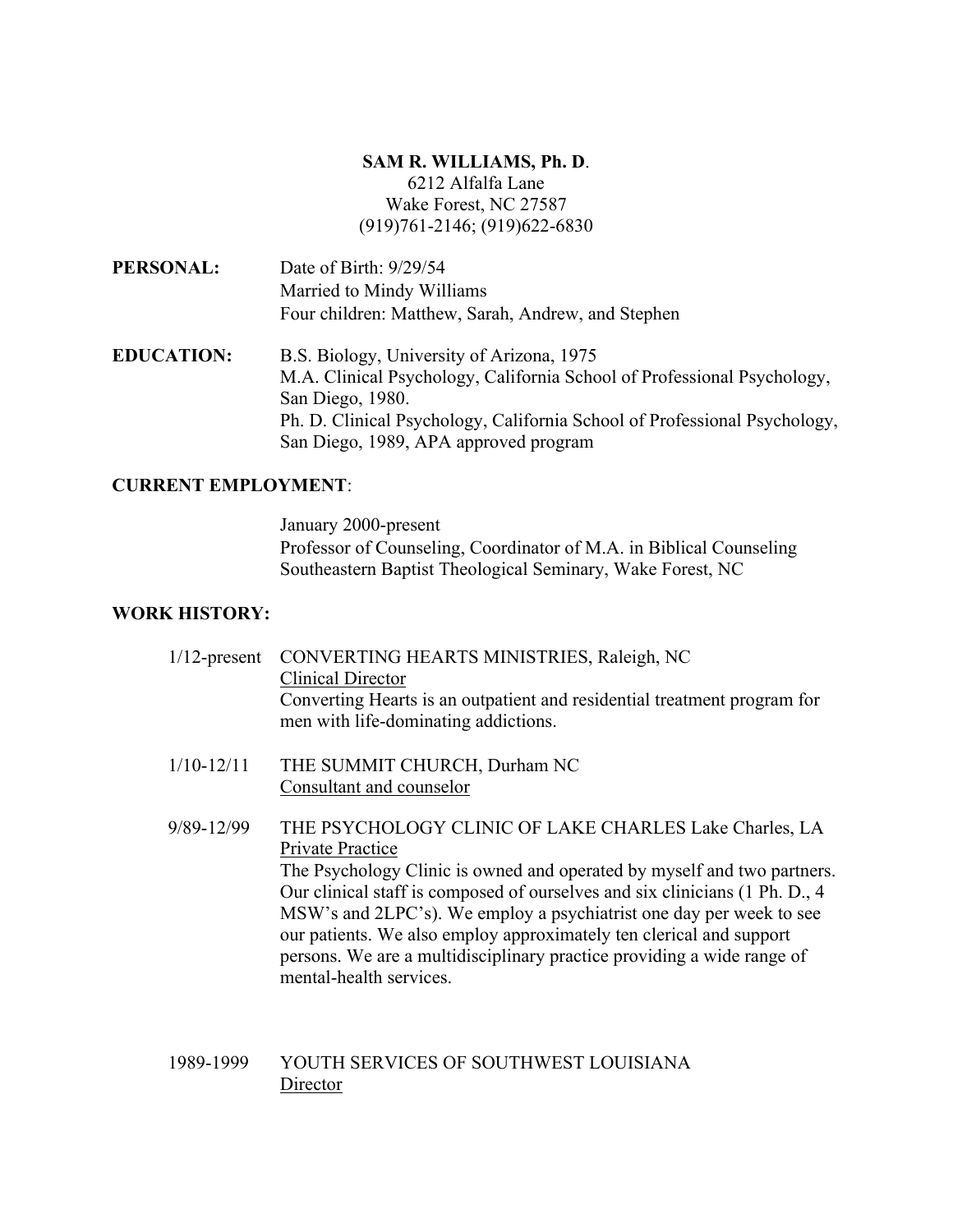This is a small, non-profit corporation which provides independent living services to foster-care teenagers.

# 1987-1989 VICTOR RESIDENTIAL CENTERS/CHAPARRAL TREATMENT **CENTER** Colton, CA Coordinator of Clinical Services and Chief Clinician Primary responsibilities included coordination and direction of clinical services for 48-bed residential treatment facility, clinical supervision of six masters and doctoral level clinicians, small caseload of clients, development of and group therapist for sexual perpetrators program, development of day treatment program, primary liaison with Department of Mental Health, CPS, and Juvenile Probation, and in-service training of new clinicians and childcare workers.

- 1987-1988 SAN BERNARDINO FAMILY SERVICES AGENCY Part-time Private Contractor Provided family therapy and behavioral management therapy for four to six families.
- 1983-1987 OAK GLEN, INC. Ramona, CA Social Worker Primary responsibilities included individual, group and family therapy; supervision and direction of treatment teams for two group homes; maintenance of collateral liaisons with CPS and Juvenile Probation; caseload of nine adolescent girls and their families.
- 1982-1983 GREEN VALLEY RANCH Ramona, CA Residential Therapist Primary responsibilities included individual group, and family therapy; consultation to group home parents; caseload of twelve and adolescent boys.
- 1981-1982 SOUTHEAST SAN DIEGO ADUL T OUTPATIENT CLINIC San Diego, CA One year internship 20 hours/week Primary responsibilities included individual and family therapy; psychological evaluations.
- 1980-1981 SOUTHWOOD PSYCHIATRIC HOSPITAL Chula Vista, CA Ten-month internship 40 hours/week Primary responsibilities included individual and family therapy for inpatients and outpatients; psychological evaluation; clinical case consultation to nurses and psychiatric technicians.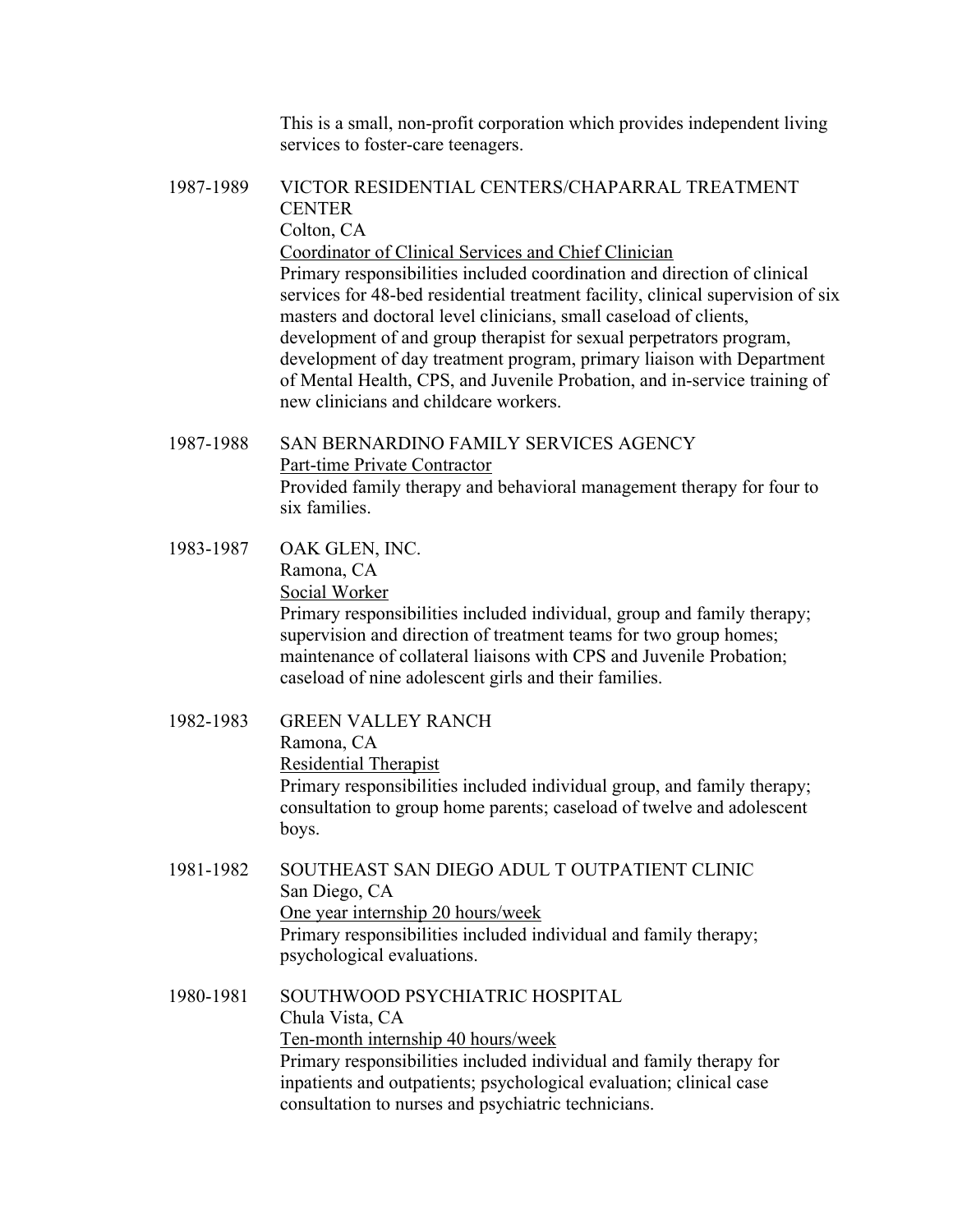- 1979-1980 CARLSBAD UNIFIED SCHOOL DISTRICT Carlsbad, NM Ten month internship 25 hours/week Primary responsibilities included psychological evaluation; educational assessment; brief crisis intervention; consultation re: behavior management techniques to teachers; representation of psychological services at educational planning meetings.
- 1978-1979 FAMILY ALCOHOLISM COUNSELING AND EDUCATIONAL SERVICES (FACES) Nine month internship 12 hours/week Primary responsibilities included individual and group alcoholism counseling.
- 1977-1978 PALO VERDE PSYCHIATRIC HOSPITAL Tucson, AZ Mental Health Technician
- 1976-1977 ARIZONA TRAINING PROGRAM FOR THE DEVELOPMENTALLY DISABLED Phoenix and Tucson, AZ Behavioral Program Trainer

# **ACHIEVEMENTS** & **AFFILIATIONS**

- Academic Scholarships for undergraduate studies Ouachita Baptist University and University of Arizona
- Academic scholarship at California School of Professional Psychology
- Dean's Honor List at University of Arizona
- Passed oral defense of dissertation with honors at California School of Professional Psychology, San Diego
- Invited to present at local hospitals, schools and churches and participate on panels discussing various topics related to the treatment of children and adolescents, marriage and infidelity, gambling addiction, stress management, and homosexuality.
- Board Member, Boys and Girls Village
- Advisory Board Member, At. Patrick's Hospital Cardiovascular Fitness Center
- Advisory Board Member, Southwest Louisiana AIDS Council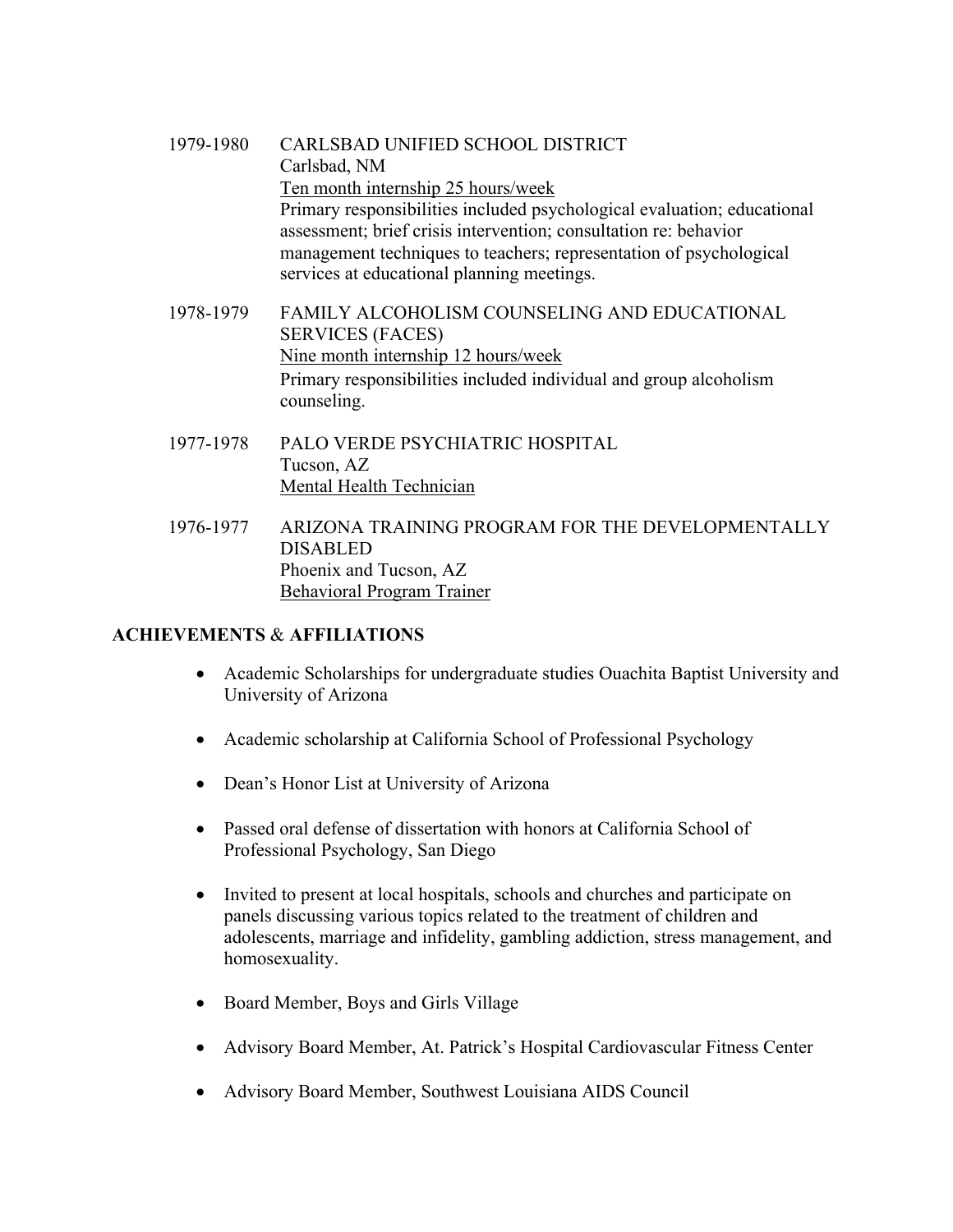- Past President of Profit and Loss, a Christian Business Person's Luncheon Organization
- Medical Staff affiliate at Charter Hospital of Lake Charles, St. Patrick's Hospital, Lake Area Medical Center
- Creator and Host of "Redeemed Psychology," a 30 to 45 minute radio program on KOJO in Lake Charles, a combined didactic-interactive ministry to the Christian radio community.
- Ordained to the Gospel Ministry by Trinity Baptist Church Lake Charles, LA July 30, 2000
- Elder at North Wake Baptist Church, Wake Forest, NC
- Recipient of the annual faculty Excellence in Teaching Award, SEBTS, August, 2011
- Fulp Chair Professor of Biblical Counseling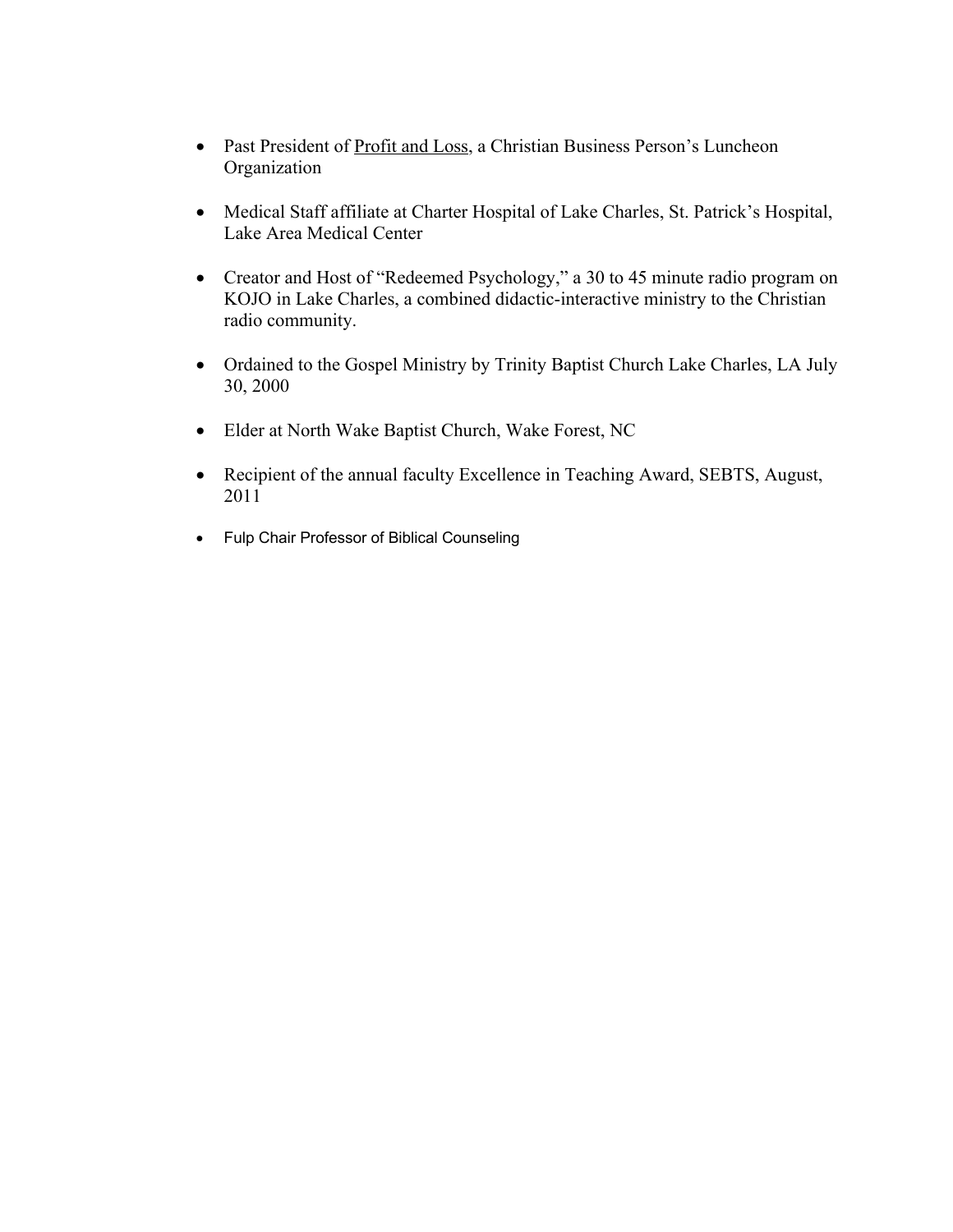### **Sam Williams, Ph.D. Professor of Counseling**

Williams, Sam. "Maternal Contributions to Female Adolescent Impulsiveness." Ph.D. diss., California School of Professional Psychology in San Diego, 1989.

### **Books**

#### **Articles & Parts of Books**

- Williams, Sam. "Toward A Theology of Emotion," *The Southern Baptist Journal of Theology*. Vol. 7, No. 4 (2003)
- Williams, Sam "Christian Counseling as Mission," Edification: The Transdisciplinary Journal of Christian Psychology. Vol., 2.2 (2008)
- Williams, Sam and Kellemen, Robert. "The Spiritual Anatomy of the Soul," chapter in *Christ-centered Biblical Counseling.* Harvest House.

#### **Reviews**

Review of "The Biblical Counseling Movement: History and Context," by David Powlison, New Growth Press, 2010 in *Edification, the Transdisciplinary Journal of the Society for Christian Psychology*, 2011.

### **Papers**

Journal article in *Journal of Biblical Counseling, "*Counselors as Missionaries". 2013

- Journal article: "Christian Counseling as Mission," in *Edification*, *the Transdisciplinary Journal of the Society for Christian Psychology*, 2008.
- Paper presented for the Society for Christian Psychology at the World AACC conference: "Pedagogical Priorities for Teaching Christian Counseling" 2007.

#### **Other**

Southwestern Baptist Theological Seminary Annual Biblical Counseling Conference Plenary Address, "Brain Science, Brain Medicines and the Bible." 2006.

National Association of Nouthetic Counselors Annual Meeting – workshop on "Overcoming Depression." 2007.

Annual Christian Counseling and Education Foundation conference workshop on Bipolar Disorders, 2011